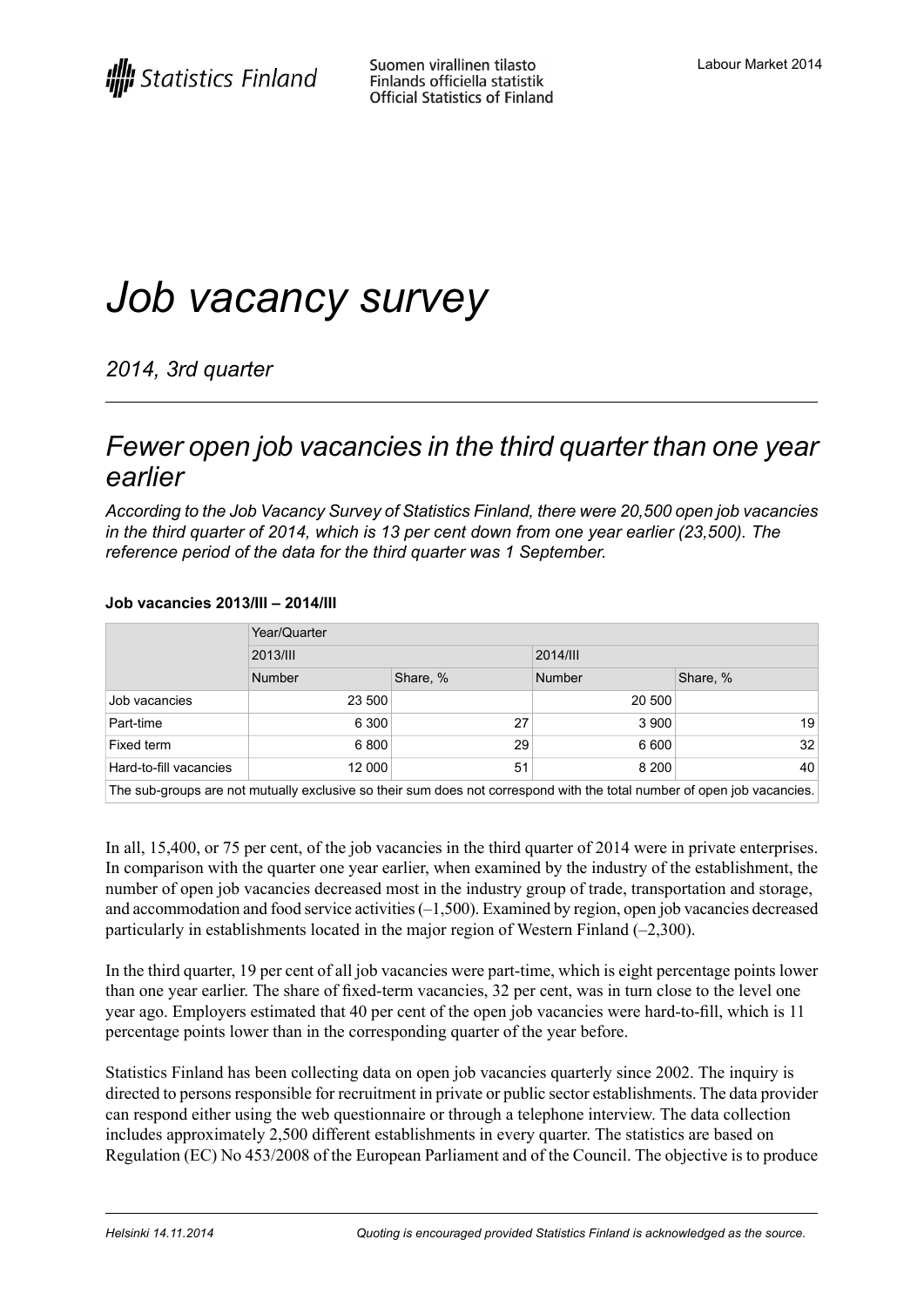up-to-date and comparable information about the number and structure of job openings on the labour markets of EU Member States.

The sample design of the Job Vacancy Survey was changed starting from the statistical reference year 2013 so that the target samples and strata better correspond with the information needs of data users. The revisions made have a significant effect on the results, for which reason the data cannot be compared with the data released prior to the first quarter of 2013. Further information can be found in the [Quality](http://www.stat.fi/til/atp/2014/03/atp_2014_03_2014-11-14_laa_001_fi.html) [description](http://www.stat.fi/til/atp/2014/03/atp_2014_03_2014-11-14_laa_001_fi.html) of the statistical release in Finnish.

More information about open job vacancies is available in the appendix tables of this release and in the database tables of the Job Vacancy Survey in Finnish. The figures in the tables are rounded, for which reason the sums do not always amount to the totals.

Latest data [published](http://epp.eurostat.ec.europa.eu/cache/ITY_PUBLIC/3-16092014-BP/EN/3-16092014-BP-EN.PDF) by the EU on job vacancies can be found on Eurostat's home page [http://epp.eurostat.ec.europa.eu.](http://epp.eurostat.ec.europa.eu/portal/page/portal/eurostat/home/)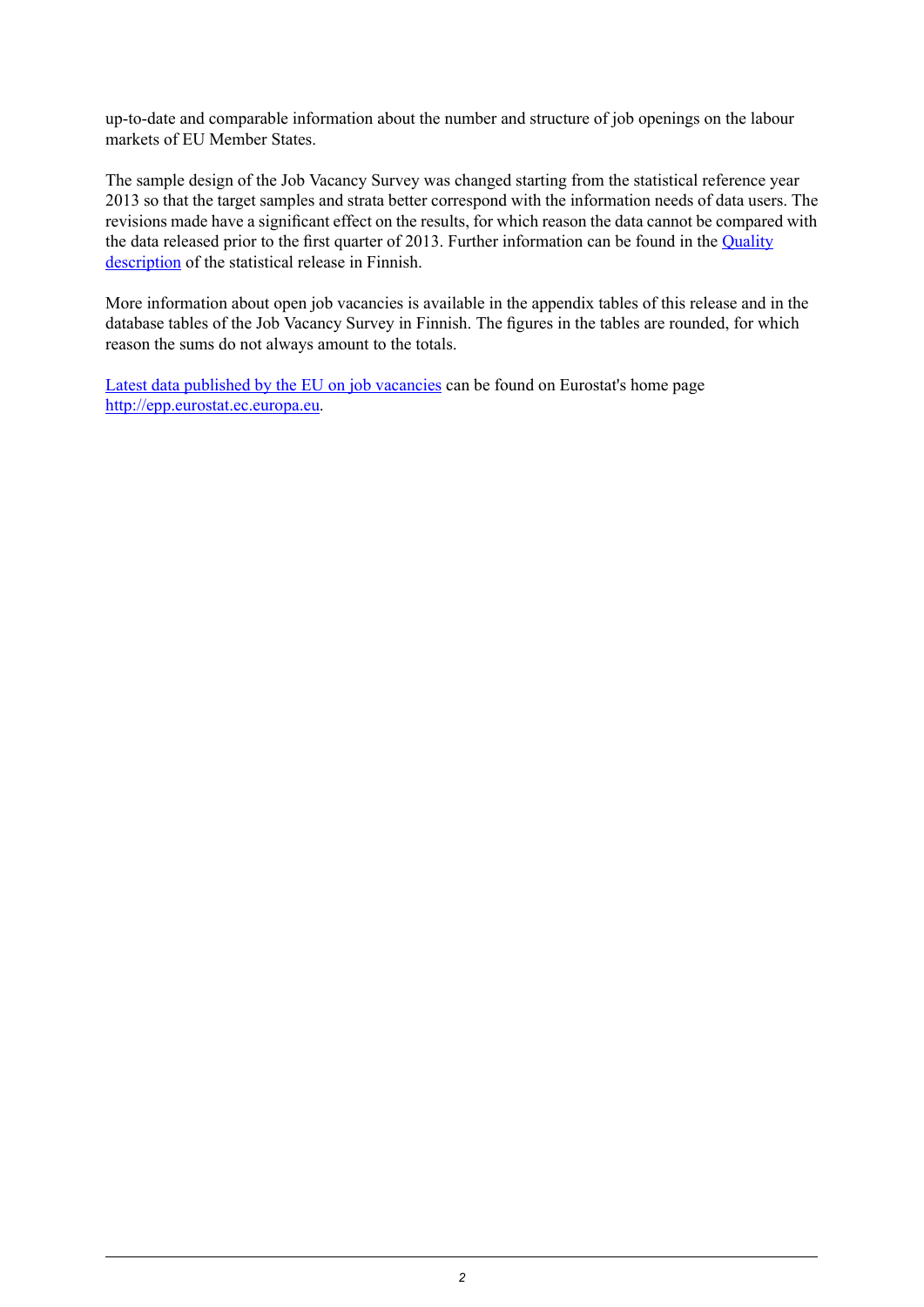## *Contents*

### *Tables*

#### **Appendix tables**

| Appendix table 4. Job vacancies by location (major region 2012) of the local kind of activity unit 2013/III -  |  |
|----------------------------------------------------------------------------------------------------------------|--|
| Appendix table 5. Job vacancies by industry (TOL 2008) of the local kind of activity unit 2013/III - 2014/III5 |  |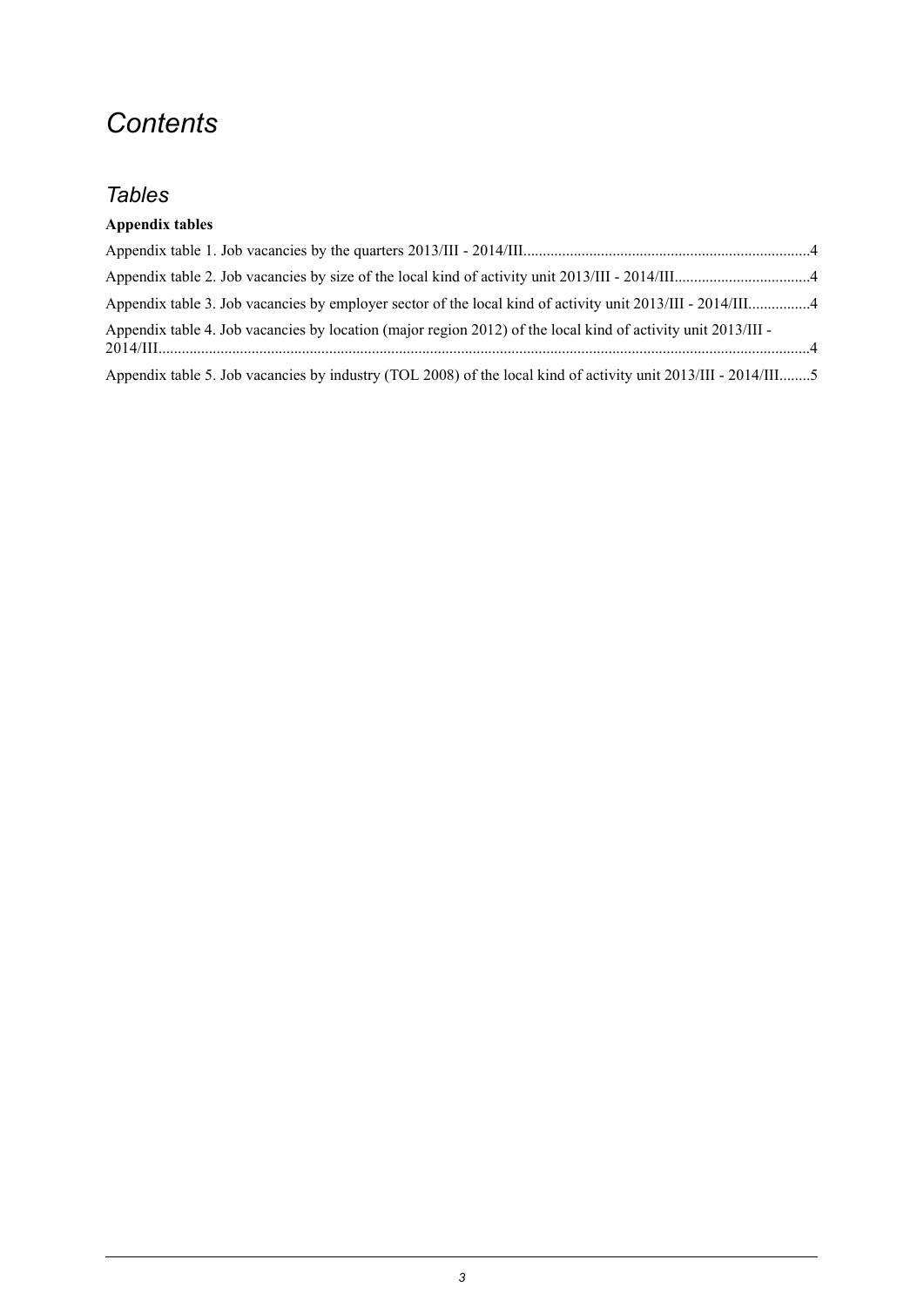## *Appendix tables*

|                   | Year/Quarter |        | Change                       |  |  |
|-------------------|--------------|--------|------------------------------|--|--|
|                   | 2013/III     |        | 2014/III 2013/III - 2014/III |  |  |
| Job vacancies     |              |        |                              |  |  |
| Total             | 23 500       | 20 500 | $-2900$                      |  |  |
| Unoccupied        | 12 200       | 9 500  | $-2700$                      |  |  |
| Part-time         | 6 300        | 3 900  | $-2400$                      |  |  |
| <b>Fixed term</b> | 6800         | 6600   | $-200$                       |  |  |
| Hard to Fill      | 12 000       | 8 200  | $-3800$                      |  |  |

#### <span id="page-3-0"></span>**Appendix table 1. Job vacancies by the quarters 2013/III - 2014/III**

#### <span id="page-3-1"></span>**Appendix table 2. Job vacancies by size of the local kind of activity unit 2013/III - 2014/III**

|               | Year/Quarter    |         | Change                       |  |
|---------------|-----------------|---------|------------------------------|--|
|               | <b>2013/III</b> |         | 2014/III 2013/III - 2014/III |  |
| Employees     |                 |         |                              |  |
| Total         | 23 500          | 20 500  | $-2900$                      |  |
| 1-4 persons   | 4 700           | 4 500   | $-200$                       |  |
| 5-9 persons   | 4 600           | 4 4 0 0 | $-200$                       |  |
| 10-49 persons | 9400            | 5600    | $-3800$                      |  |
| 50 or more    | 4 700           | 6000    | 1 300                        |  |

#### <span id="page-3-2"></span>**Appendixtable3.Job vacancies byemployersector of thelocalkind ofactivity unit2013/III -2014/III**

|                           | Year/Quarter |         | Change                       |  |
|---------------------------|--------------|---------|------------------------------|--|
|                           | 2013/III     |         | 2014/III 2013/III - 2014/III |  |
| Employer                  |              |         |                              |  |
| Total                     | 23 500       | 20 500  | $-2900$                      |  |
| Private enterprise        | 18 300       | 15 400  | $-2900$                      |  |
| <b>Local Government</b>   | 3 100        | 1700    | $-1400$                      |  |
| <b>Central Government</b> | 100          | 300     | 100                          |  |
| Non-Profit Organization   | 1500         | 2 2 0 0 | 700                          |  |
| Other                     | 500          | 1 000   | 500                          |  |

#### <span id="page-3-3"></span>**Appendix table 4. Job vacancies by location (major region 2012) of the local kind of activity unit 2013/III - 2014/III**

|                              | Year/Quarter |         | Change                       |  |
|------------------------------|--------------|---------|------------------------------|--|
|                              | 2013/III     |         | 2014/III 2013/III - 2014/III |  |
| Major region                 |              |         |                              |  |
| Total (incl. Åland)          | 23 500       | 20 500  | $-2900$                      |  |
| Helsinki-Uusimaa             | 7600         | 8 2 0 0 | 600                          |  |
| Southern Finland             | 4 300        | 3700    | $-600$                       |  |
| Western Finland              | 5900         | 3600    | $-2300$                      |  |
| Northern and Eastern Finland | 5 500        | 4800    | -700                         |  |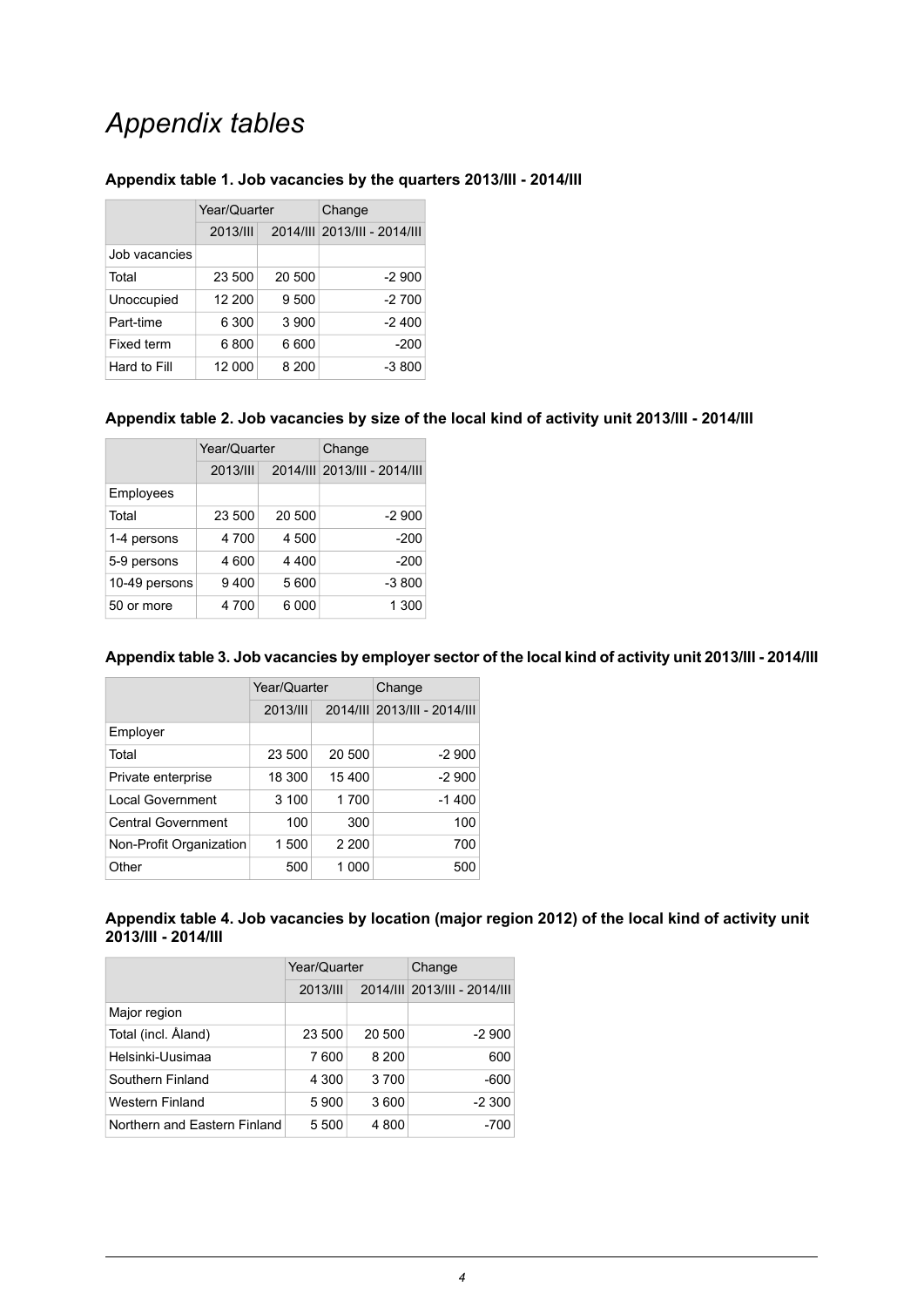#### <span id="page-4-0"></span>- Appendix table 5. Job vacancies by industry (TOL 2008) of the local kind of activity unit 2013/III **2014/III**

|                                                                                                                 | Year/Quarter |         | Change                       |
|-----------------------------------------------------------------------------------------------------------------|--------------|---------|------------------------------|
|                                                                                                                 | 2013/III     |         | 2014/III 2013/III - 2014/III |
| Industry (TOL 2008)                                                                                             |              |         |                              |
| Total                                                                                                           | 23 500       | 20 500  | -2 900                       |
| A Agriculture, forestry and fishing (01–03)                                                                     | 500          | 100     | -500                         |
| B-E Manufacturing; Mining and quarrying and other industry (05–39)                                              | 3400         | 2 9 0 0 | -500                         |
| F Construction (41–43)                                                                                          | 1900         | 1 200   | -700                         |
| G-I Wholesale and retail trade: Transportation and storage: Accommodation and<br>food service $(45-56)$         | 5 600        | 4 100   | $-1500$                      |
| J Information and communication (58–63)                                                                         | 1600         | 1 100   | -500                         |
| K,L Financial and insurance activities; Real estate activities (64–68)                                          | 800          | 1700    | 900                          |
| M.N Professional, scientific and technical activities; Administrative and support<br>service activities (69–82) | 5 100        | 4 0 0 0 | $-1100$                      |
| O-Q Public administration; Education, Human health and social work activities<br>$(84 - 88)$                    | 3 200        | 3 500   | 300                          |
| R.S Other service activities (90–96)                                                                            | 1 200        | 1 900   | 700                          |